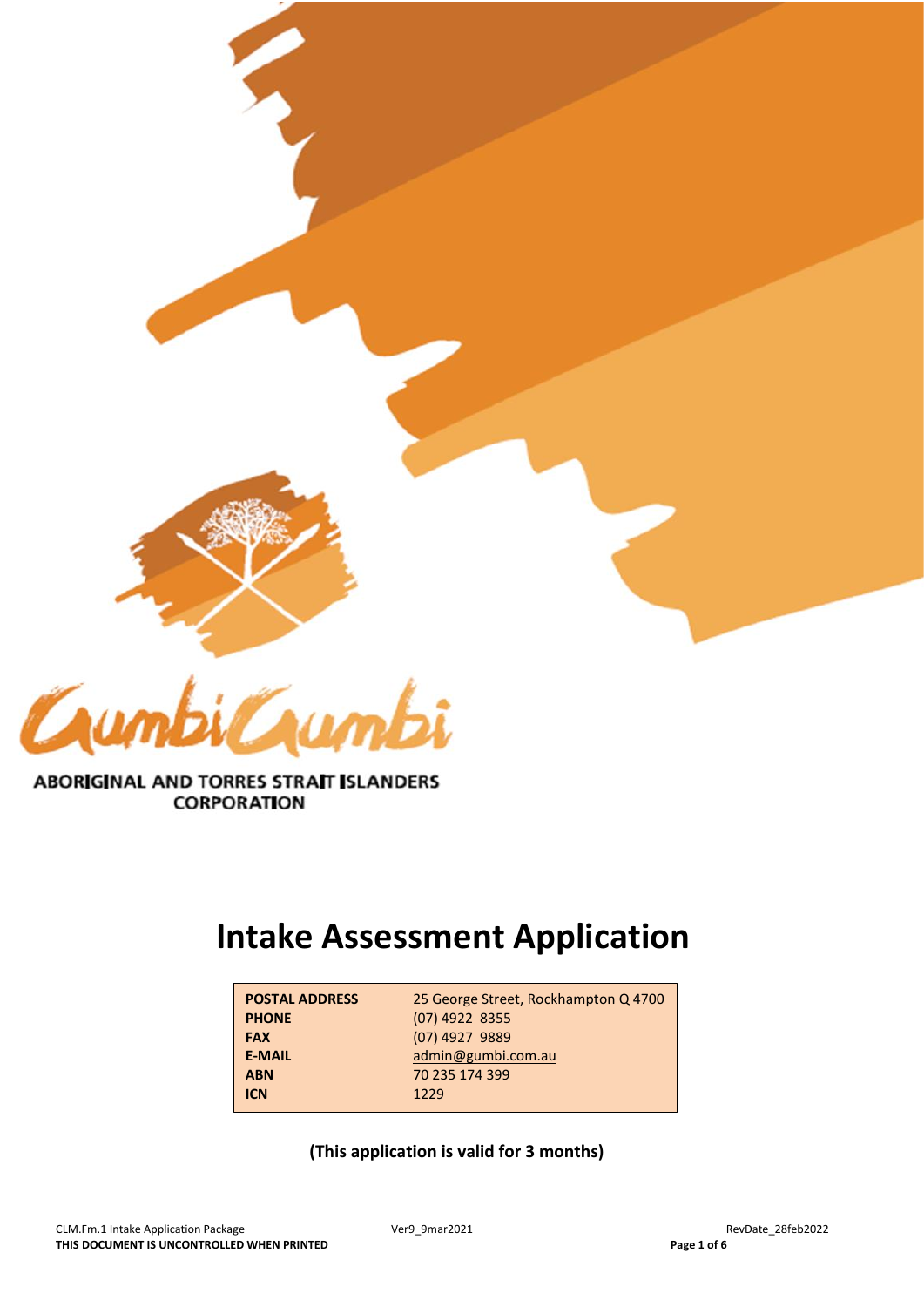

## **GENERAL CONSENT FORM**

**Note:** If, after reading this page you are at all unsure of what is written, please discuss it with our staff.

### **Holistic Drug and Alcohol Awareness Service**

As part of providing a holistic service to promote drug and/or alcohol awareness to you, the clinical staff of Gumbi Gumbi Drug and Alcohol Awareness Centre will need to collect and record personal information from you that is relevant to your current situation. This information will be a necessary part of the application process and of any assessment and/or treatment that is conducted.

You do not have to give all your personal information, but if you don't, this may mean the service provided may not be as effective or in some cases may not be offered.

### **Purpose of collecting and holding information.**

The information is gathered as part of the application process and as part of the assessment, diagnosis, and treatment of the client's condition. It is seen only by authorised persons. The information is used and retained in order to assess your suitability for our service (including your own and other's safety), to document what happened, and to enable the clinical staff to provide a relevant and informed service.

## **Access to Client Information**

At any stage you as a client are entitled access to your information kept on file unless relevant legislation provides otherwise. The clinical staff may discuss with you appropriate forms of access.

#### **Confidentiality**

All personal information gathered by the clinical/assessment staff during application, assessment, and/or service provision processes will remain confidential and secure except where:

- 1. Disclosure is required or authorised by law (e.g., court subpoena); or
- 2. Failure to disclose the information would place you or another person at serious and imminent risk; or
- 3. Your approval has been obtained.

I have read and understood the above *Consent Form*. I agree to these conditions for the holistic Drug and Alcohol Awareness service to be provided by the *Gumbi Gumbi Drug and Alcohol Awareness Centre.*

| <b>CLIENT NAME</b>      |  |
|-------------------------|--|
| <b>CLIENT SIGNATURE</b> |  |
| <b>DATE</b>             |  |

| <b>STAFF MEMBER'S NAME</b>      |  |
|---------------------------------|--|
| <b>STAFF MEMBER'S SIGNATURE</b> |  |
| <b>DATE</b>                     |  |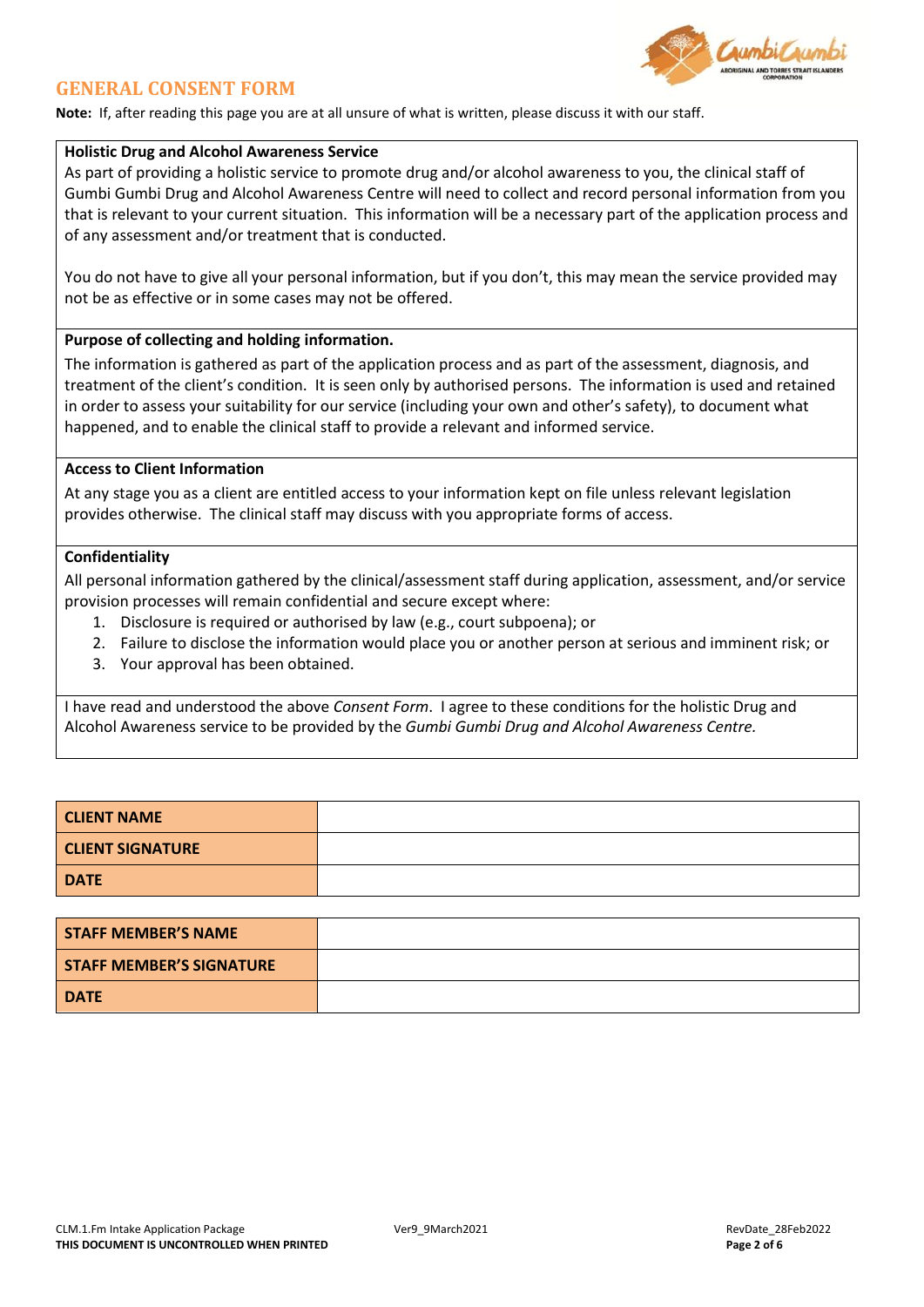

# **INTAKE ASSESSMENT SCREEN**

| <b>DEMOGRAPHIC INFORMATION</b>                               |                                                   |  |  |  |
|--------------------------------------------------------------|---------------------------------------------------|--|--|--|
| <b>FIRST NAME:</b>                                           | MR MISS<br>SALUTATION:<br><b>MRS</b><br><b>MS</b> |  |  |  |
| <b>MIDDLE NAME:</b>                                          | MALE<br>FEMALE<br>GENDER:<br><b>OTHER</b>         |  |  |  |
| LAST NAME:                                                   | DATE OF BIRTH:                                    |  |  |  |
| PHONE:                                                       | MOBILE:                                           |  |  |  |
| YOUR ADDRESS:                                                | CITY:                                             |  |  |  |
| STATE:                                                       | POSTCODE:                                         |  |  |  |
| EMAIL:                                                       |                                                   |  |  |  |
| TYPE OF HOUSING: GOVERNMENT COMMUNITY PRIVATE HOMELESS OTHER |                                                   |  |  |  |
| CULTURAL BACKGROUND: - (You must circle at least one)        |                                                   |  |  |  |
| <b>TORRES STRAIT</b><br>ABORIGINAL<br><b>ISLANDER</b>        | <b>SOUTH SEA</b><br>OTHER:<br><b>ISLANDER</b>     |  |  |  |

| NOTE THAT TO BE CONSIDERED FOR GUMBI GUMBI YOU MUST HAVE A<br><b>CURRENT VALID MEDICARE CARD</b>              |     |     | <b>WRITE CARD EXPIRY DATES</b><br><b>BELOW</b> |
|---------------------------------------------------------------------------------------------------------------|-----|-----|------------------------------------------------|
| DO YOU HAVE A CURRENT VALID MEDICARE CARD?                                                                    | YES | NO. |                                                |
| I IF ARE YOU RECEIVING A GOVERNMENT PAYMENT, DO YOU HAVE A<br>CURRENT VALID HEALTH CARE CARD OR PENSION CARD? | YES | NO. |                                                |

| <b>EMERGENCY CONTACT PERSON</b> |               |  |
|---------------------------------|---------------|--|
| NAME:                           | RELATIONSHIP: |  |
| PHONE:                          | MOBILE:       |  |
| ADDRESS:                        | CITY:         |  |
| STATE:                          | POSTCODE:     |  |
| EMAIL:                          |               |  |

| <b>MARITAL STATUS</b>          |                                               |                |                 |  |
|--------------------------------|-----------------------------------------------|----------------|-----------------|--|
| SINGLE                         | <b>MARRIED</b>                                | <b>DEFACTO</b> | <b>DIVORCED</b> |  |
| ARE ANY CHILDREN IN YOUR CARE? |                                               | YES            | NO.             |  |
| IS CHILD SAFETY INVOLVED?      |                                               | YFS            | NO.             |  |
|                                | IF CHILD SAFETY IS INVOLVED; PROVIDE DETAILS: |                |                 |  |
|                                |                                               |                |                 |  |

| <b>CRIMINAL HISTORY</b>                             |                |                 |
|-----------------------------------------------------|----------------|-----------------|
| DO YOU HAVE A CRIMINAL HISTORY?                     | <b>YES</b>     | N <sub>O</sub>  |
| DO YOU HAVE ANY PENDING COURT CASES?                | <b>YES</b>     | NO.             |
| YOU MUST PROVIDE DETAILS OF ANY PENDING COURT CASES |                |                 |
| (Copies MUST be sent)                               |                |                 |
| DO YOU HAVE A CURRENT DOMESTIC VIOLENCE ORDER       |                |                 |
| OR APPREHENDED VIOLENCE ORDER (DVO OR AVO)?         | <b>YES</b>     | N <sub>O</sub>  |
| IF YES                                              | AGAINST<br>YOU | SOMEONE<br>ELSE |
| <b>COMMENTS ABOUT YOUR CRIMINAL HISTORY: -</b>      |                |                 |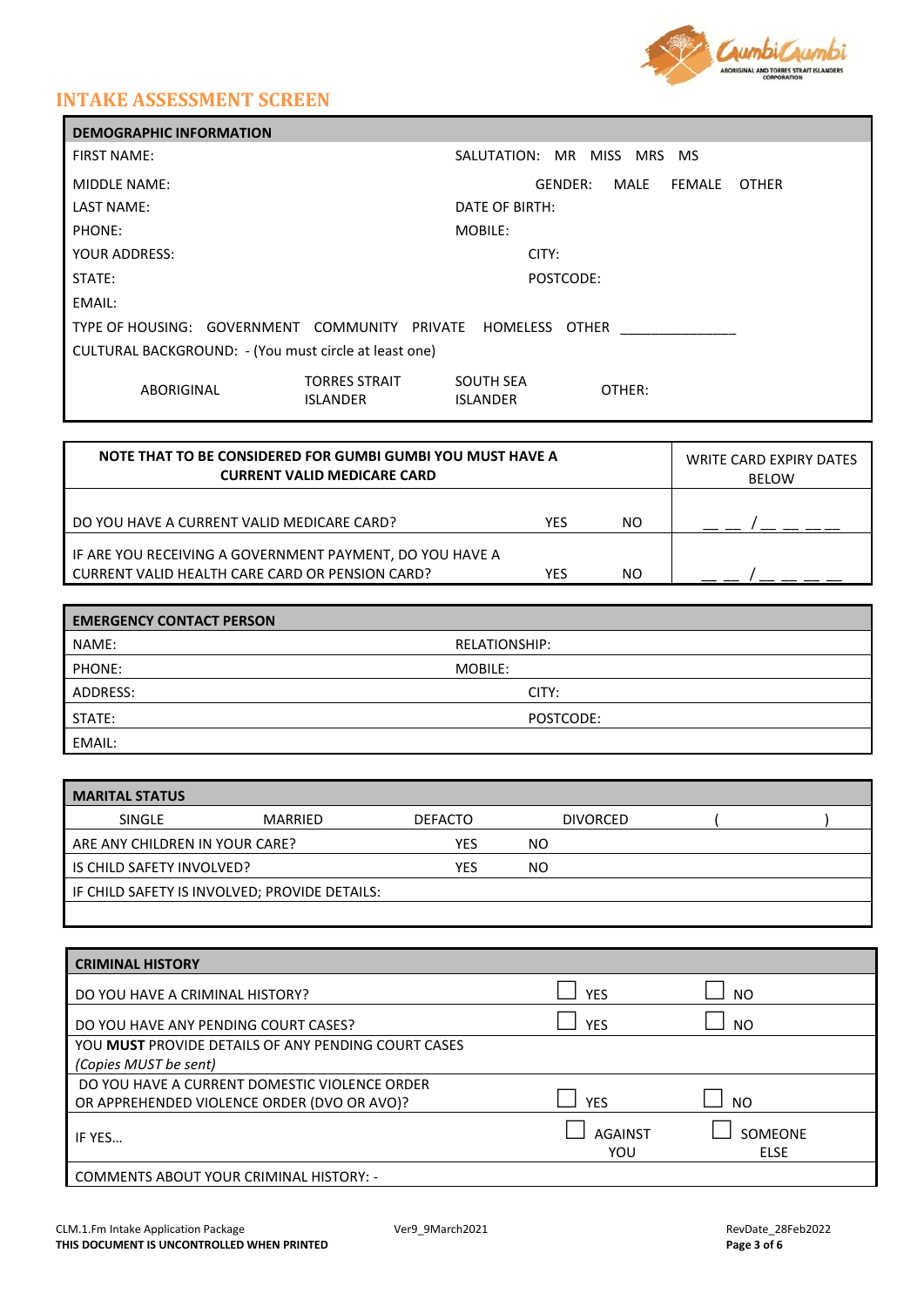

| <b>ADDICTION INFORMATION</b>                                                                                        |                         |  |  |  |
|---------------------------------------------------------------------------------------------------------------------|-------------------------|--|--|--|
| <b>NOTE: ANSWER BELOW QUESTIONS BASED ON YOUR DRUG AND/OR ALCOHOL USE.</b>                                          |                         |  |  |  |
| WHICH DRUGS (INCLUDING ALCOHOL) DO YOU MOST COMMONLY USE?                                                           |                         |  |  |  |
| <b>ALCOHOL</b>                                                                                                      | AMPHETAMINES (MDMA)     |  |  |  |
| <b>CANNABIS</b>                                                                                                     | VALIUM                  |  |  |  |
| <b>COCAINE</b>                                                                                                      | <b>HEROIN</b>           |  |  |  |
| METHADONE (Subutex/Suboxone)                                                                                        | METHAMPHETAMINE         |  |  |  |
| OTHER:                                                                                                              |                         |  |  |  |
|                                                                                                                     |                         |  |  |  |
| HAVE YOU ATTENDED REHAB                                                                                             |                         |  |  |  |
| <b>YES</b><br>PRIOR:<br><b>NO</b><br>If YES - Where and When:                                                       |                         |  |  |  |
|                                                                                                                     |                         |  |  |  |
|                                                                                                                     |                         |  |  |  |
| LIST ANY OTHER DRUGS OR ADDICTIONS YOU MAY HAVE:                                                                    |                         |  |  |  |
|                                                                                                                     |                         |  |  |  |
|                                                                                                                     |                         |  |  |  |
|                                                                                                                     |                         |  |  |  |
| DO YOU SUFFER FROM THE FOLLOWING?                                                                                   |                         |  |  |  |
| <b>BLACKOUTS</b>                                                                                                    | SHAKES/TREMORS          |  |  |  |
| FITS/SEIZURES                                                                                                       | <b>HALLUCINATIONS</b>   |  |  |  |
|                                                                                                                     |                         |  |  |  |
| <b>HOUSEKEEPING INFORMATION</b>                                                                                     |                         |  |  |  |
| IF YOU ARE IN GUMBI GUMBI YOU ARE IN A DRUG AND ALCOHOL ADDICTION REHABILITATION PROGRAM.                           |                         |  |  |  |
| Therefore, if you do not attend sessions you are not in the program and you will be exited from the centre.         |                         |  |  |  |
| HOW DID YOU FIND OUT ABOUT OUR PROGRAM?                                                                             |                         |  |  |  |
|                                                                                                                     |                         |  |  |  |
| DO YOU HAVE A CURRENT DEPARTMENT OF HOUSING APPLICATION?                                                            | <b>YES</b><br><b>NO</b> |  |  |  |
|                                                                                                                     |                         |  |  |  |
| Gumbi Gumbi is not responsible for finding accommodation for you before, during, or after the program is completed. |                         |  |  |  |
|                                                                                                                     |                         |  |  |  |
| ARE YOU IN ANY SIMILAR PROGRAM?                                                                                     | <b>YES</b><br><b>NO</b> |  |  |  |
| IF YES, WHAT IS YOUR CASE WORKER'S NAME?                                                                            |                         |  |  |  |
| IF YES, WHAT IS YOUR CASE WORKER'S CONTACT NUMBER?                                                                  |                         |  |  |  |
| <b>INTAKE STREAM (REFERRAL SOURCE)</b>                                                                              |                         |  |  |  |
| <b>CORRECTIONAL CENTRE</b>                                                                                          | <b>COURT</b>            |  |  |  |
| <b>LEGAL SERVICE</b>                                                                                                | <b>AODS</b>             |  |  |  |
| <b>MEDICAL CENTRE</b><br>OTHER GOV/NON GOV ORGANISATION                                                             |                         |  |  |  |
| <b>MENTAL HEALTH</b>                                                                                                |                         |  |  |  |
| PROVIDE REFERRER DETAILS:                                                                                           |                         |  |  |  |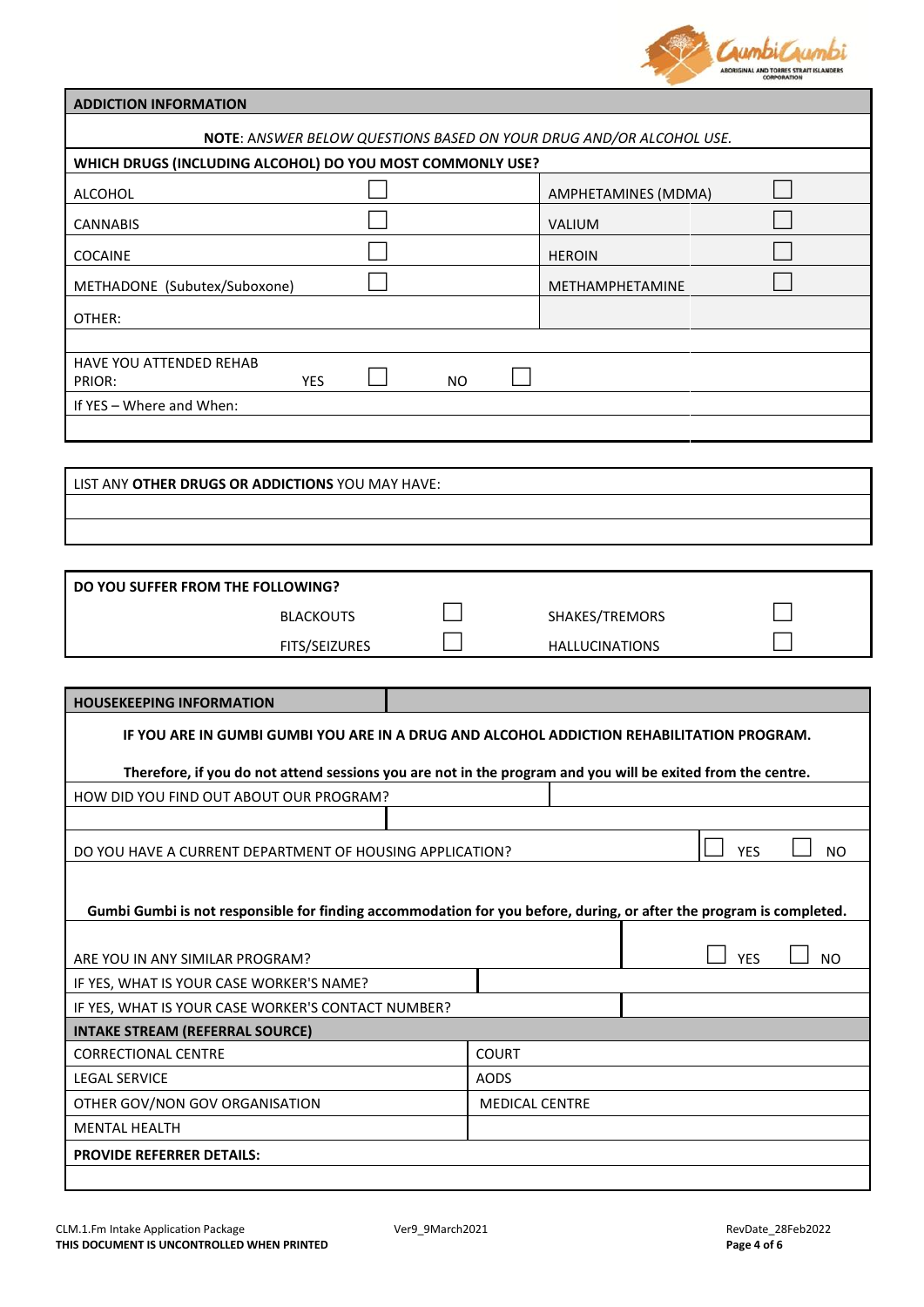

| <b>MEDICAL INFORMATION</b>                                                             |        |            |            |           |
|----------------------------------------------------------------------------------------|--------|------------|------------|-----------|
| DO YOU HAVE ANY CHRONIC MEDICAL CONDITIONS?                                            |        |            |            |           |
| (E.G., DIABETES, KIDNEY, LIVER DIALYSIS, STI'S)                                        |        |            | <b>YES</b> | <b>NO</b> |
| IF YES, PROVIDE DETAILS:                                                               |        |            |            |           |
|                                                                                        |        |            |            |           |
| IF YES, ARE YOU CURRENTLY RECEIVING TREATMENT?                                         |        |            | <b>YES</b> | NO.       |
| <b>DETAILS:</b>                                                                        |        |            |            |           |
|                                                                                        |        |            |            |           |
| IF YOU HAVE YOUR OWN PREFFERED DOCTOR (GP), PROVIDE NAME AND CONTACT DETAILS: -        |        |            |            |           |
|                                                                                        |        |            |            |           |
|                                                                                        |        |            |            |           |
| ARE YOU CURRENTLY ON MEDICATIONS?                                                      |        |            | <b>YES</b> | <b>NO</b> |
| IF YES, LIST BELOW WHAT YOU ARE TAKING, HOW MUCH, AND HOW OFTEN?                       |        |            |            |           |
|                                                                                        |        |            |            |           |
|                                                                                        |        |            |            |           |
|                                                                                        |        |            |            |           |
| CIRCLE ANY BLOOD BORNE VIRUSES YOU KNOW YOU HAVE?                                      |        |            |            |           |
| HEP C<br>HEP B                                                                         | HIV    | OTHER:     |            |           |
|                                                                                        |        |            |            |           |
| LIST ANY ALLERGIES OR REACTIONS (E.G., FOOD, MEDICTATIONS, ETC)?                       |        |            |            |           |
|                                                                                        |        |            |            |           |
|                                                                                        |        |            |            |           |
| HAVE YOU EVER HAD A MENTAL HEALTH ASSESSMENT?                                          |        | <b>YES</b> | NO.        |           |
| IF YES, PROVIDE THE DIAGNOSES DETAILS                                                  |        |            |            |           |
| WHAT?                                                                                  | WHERE? |            | WHEN?      |           |
| WHAT?                                                                                  | WHERE? |            | WHEN?      |           |
| WHAT?                                                                                  | WHERE? |            | WHEN?      |           |
| WHAT?                                                                                  | WHERE? |            | WHEN?      |           |
| DO YOU HAVE ANY HISTORY OR THOUGHTS OF SUICIDE OR SELF-HARM IN THE LAST SIX<br>MONTHS? |        |            | <b>YES</b> | <b>NO</b> |
| IF YES, PROVIDE DETAILS                                                                |        |            |            |           |
|                                                                                        |        |            |            |           |
|                                                                                        |        |            |            |           |

| <b>ADMINISTRATIVE INFORMATION</b>                                                  |                              |     |
|------------------------------------------------------------------------------------|------------------------------|-----|
| WHAT TYPE OF BENEFIT OR<br>PAYMENT ARE YOU ON?                                     | WHEN IS YOUR NEXT<br>PAYDAY? |     |
|                                                                                    |                              |     |
| DO YOU HAVE ANY DEDUCTIONS FROM YOUR BENEFIT?                                      | <b>YES</b>                   | NO. |
| IF YES-LIST DEDUCTIONS, AMOUNTS, AND HOW OFTEN THEY ARE PAID:                      |                              |     |
|                                                                                    |                              |     |
|                                                                                    |                              |     |
| <b>YES</b><br>DO YOU PAY SPERS?<br>NO.                                             | IF YES, HOW MUCH DO YOU PAY? |     |
| NAME OF YOUR EMPLOYMENT SERVICES PROVIDER:                                         |                              |     |
| IF YOU ARE ON CENTRELINK PAYMENTS, YOU MUST PROVIDE A CENTRELINK INCOME STATEMENT. |                              |     |